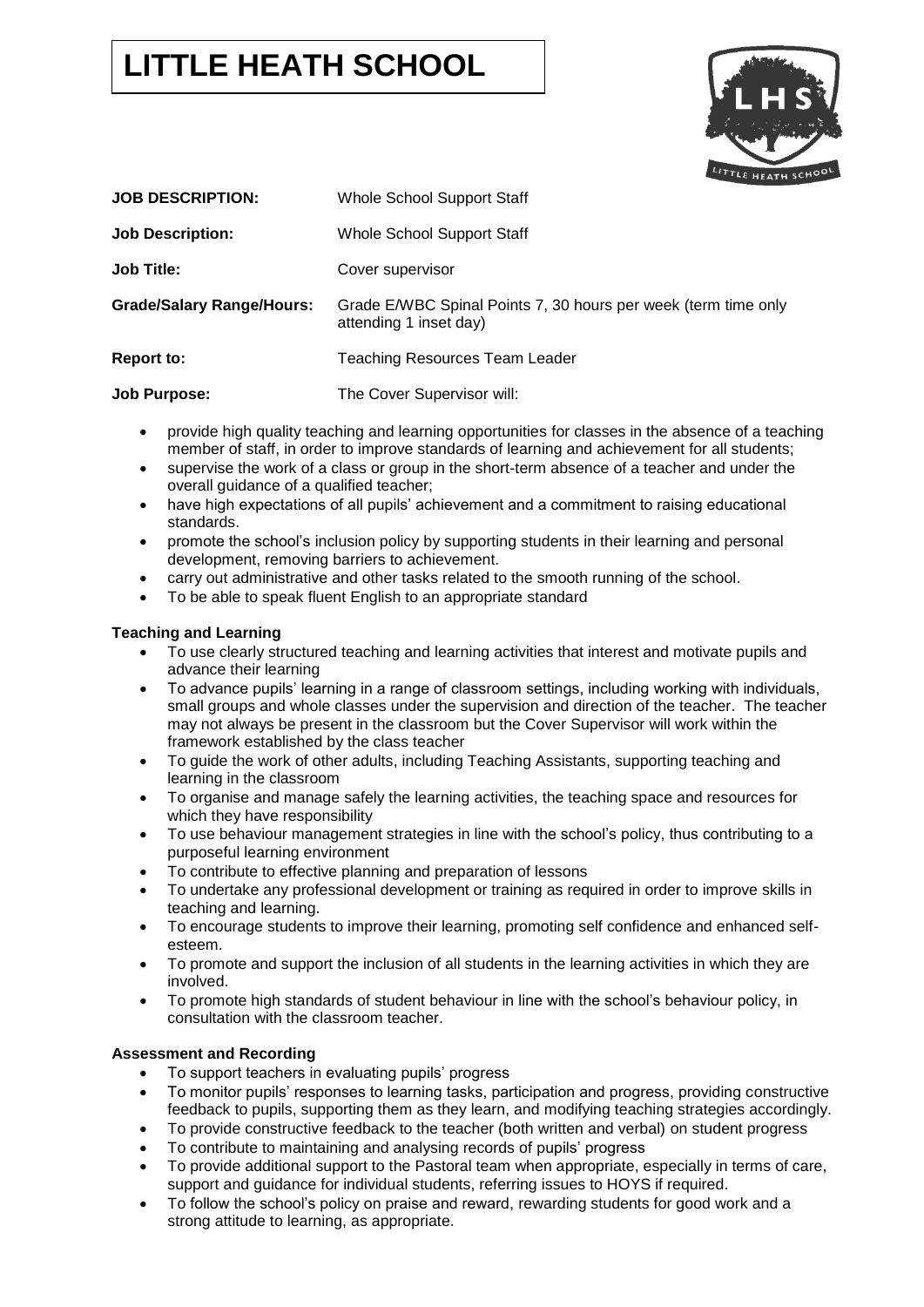## **Student personal development and well-being**

- To promote the school's inclusion policy by supporting students in their learning and personal development, removing barriers to achievement
- To support all pupils in their learning and development, treating them with respect and consideration;
- To recognise and respond effectively to equal opportunities issues as they arise, including challenging stereotyped views and by challenging bullying and harassment, following relevant policies and procedures
- To be responsible for ensuring that the school child protection policy is adhered to and concerns are raised in accordance with this policy.

#### **Curriculum**

- To assist teachers to ensure that they are up-to-date with national developments in curriculum design and pedagogy.
- To continually seek to improve own practice, including through observation, examination and discussion with colleagues and to seek advice or guidance as necessary.
- To complement the work of the teacher, substantially contributing to a range of teaching and learning activities and to work collaboratively with colleagues as part of a professional team.

#### **Management of Staff**

- To work with the teacher to plan the role of the Teaching Assistant in lessons including how feedback will be provided to pupils and colleagues on pupils learning and behaviour.
- To attend fortnightly meetings with the Teaching Resources Team Leader.
- To attend regular meetings with the Cover Supervisor team as required, thus coordinating resources jointly to support great teaching and learning.

#### **Management of Resources**

- To ensure that learning resources for lessons are organised efficiently to support great teaching and learning
- To be prepared to carry out tasks set by subject leaders, including administration of rewards cards/letters to be sent home; collating information for departments; word processing;
- To contribute effectively to the selection and preparation of teaching resources that meet the diversity of pupils' needs and interests

#### **Relationships with key stakeholders**

- To liaise closely with classroom teachers and subject leaders in order to ensure that lessons are delivered effectively to students
- To establish and maintain productive relationships with students, senior leaders, support staff and teachers.
- To ensure that the school follows the national policy on safeguarding and thus ensures that students are healthy and safe at school

## **Other duties**

- To attend and participate in relevant meetings as required.
- To carry out all aspects of the role effectively and seek help, advice or guidance as necessary.
- To identify personal training needs and attend appropriate internal and external in-service training sessions per year.
- To attend annual appraisal and review meetings with other members of the Support Staff team.
- To undertake any further duties as outlined by the Headteacher provided that they are reasonable and appropriate.

## **Specific responsibilities of the post**

#### **Subject specialist cover supervision**

- To be linked directly to Art, Drama, Music, PE, Design and Technology in order to improve the quality of learning and progress in lessons
- To liaise with subject leaders regularly in order to establish strong working practices for the academic year, including checking of curriculum programmes of study